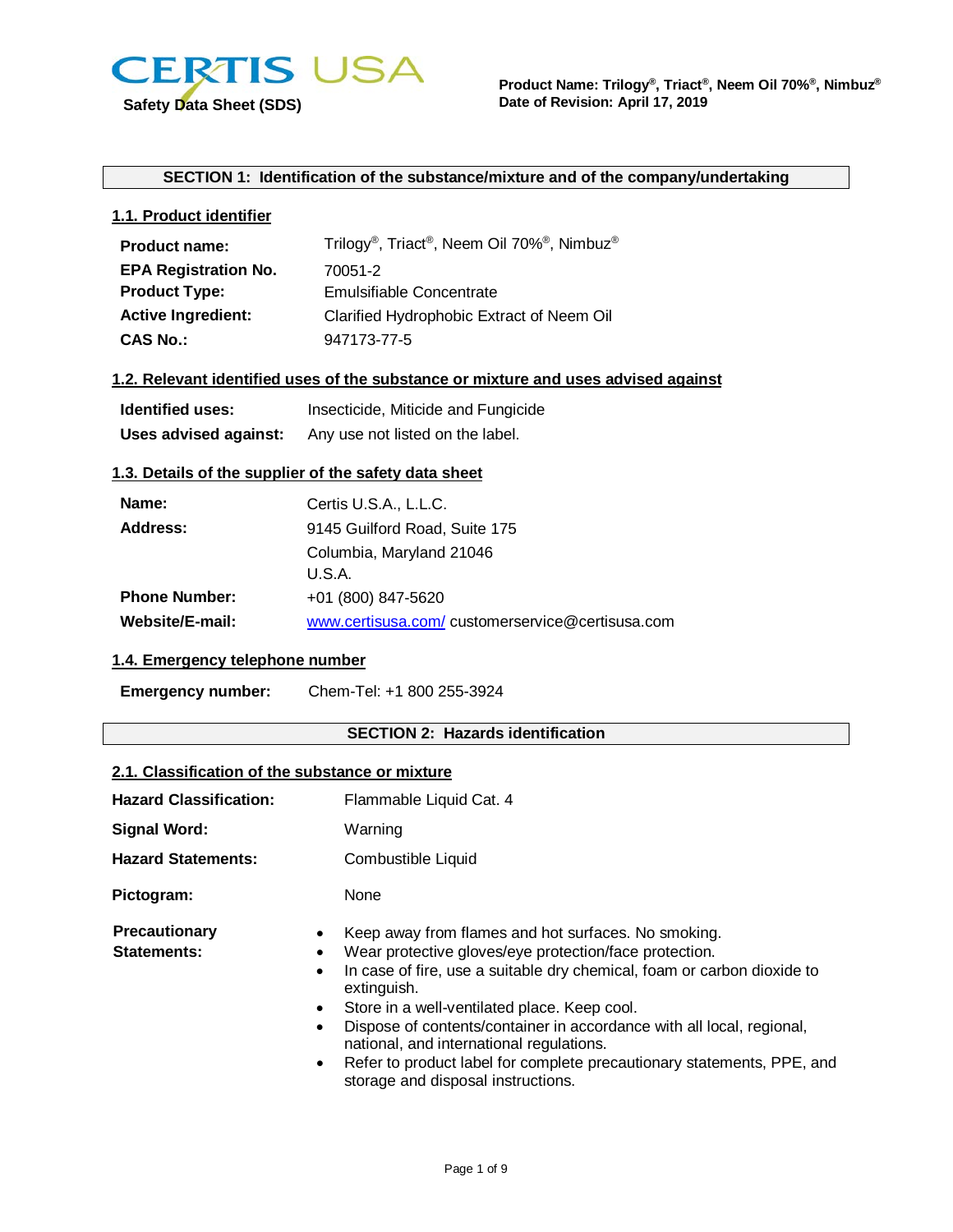

**2.2 Other Hazards:** Not available.

| <b>SECTION 3: Composition/information on ingredients</b>            |                   |             |  |
|---------------------------------------------------------------------|-------------------|-------------|--|
| 3.1 Substance                                                       |                   |             |  |
| Ingredient                                                          | <b>CAS Number</b> | % by weight |  |
| Clarified Hydrophobic Extract of Neem Oil                           | 947173-77-5       | 70.0        |  |
| Specific identity of other components is withheld as a trade secret |                   | 30.0        |  |

## **SECTION 4: First aid measures**

### **4.1. Description of first aid measures**

| <b>Generic measures</b> | Call a poison control center or doctor for treatment advice. Have the product<br>container or label with you when you calling the poison control center or doctor<br>or going for treatment. |
|-------------------------|----------------------------------------------------------------------------------------------------------------------------------------------------------------------------------------------|
| <b>Eye Contact:</b>     | Hold eye open and rinse slowly and gently with water for 15-20 minutes.<br>Remove contact lenses after 5 minutes, if present, then continue rinsing eye.                                     |
| <b>Skin Contact:</b>    | Take off contaminated clothing. Rinse skin immediately with plenty of water for<br>15-20 minutes.                                                                                            |
| Inhalation:             | Call a poison control center or doctor for treatment advice.                                                                                                                                 |
| Ingestion:              | Call a poison control center or doctor for treatment advice.                                                                                                                                 |

## **4.2. Most important symptoms and effects, both acute and delayed**

May cause moderate skin or eye irritation.

## **4.3. Indication of any immediate medical attention and special treatment needed**

Not available.

#### **SECTION 5: Firefighting measures**

# **5.1. Extinguishing media**

| <b>Suitable Extinguishing Media:</b>   | Dry chemical, foam, or carbon dioxide extinguisher. |
|----------------------------------------|-----------------------------------------------------|
| <b>Unsuitable Extinguishing Media:</b> | Do not extinguish with water.                       |

# **5.2. Special hazards arising from the substance or mixture**

**Hazardous combustion products:** None known.

# **5.3. Advice for firefighters**

**Protection of Firefighters:** Keep upwind of fire.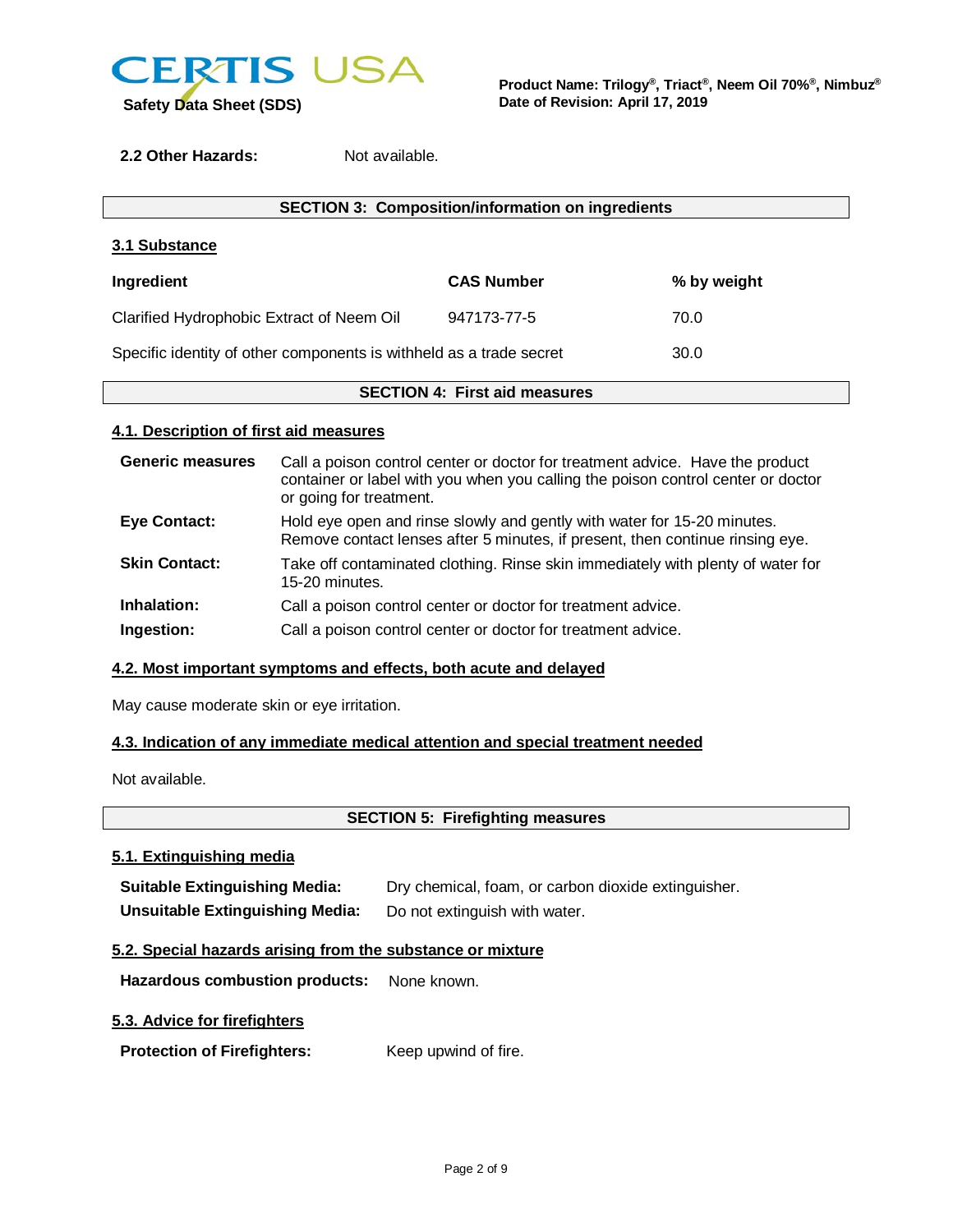

**Safety Data Sheet (SDS)**

## **SECTION 6: Accidental release measures**

#### **6.1. Personal precautions, protective equipment and emergency procedures**

| For non-emergency personnel: | Keep unauthorized people away from the concerned area. Use<br>personal protections as indicated in Section 8. Evacuate the area<br>and observe emergency procedures. |
|------------------------------|----------------------------------------------------------------------------------------------------------------------------------------------------------------------|
| For emergency responders:    | Use personal protective equipment as recommended in Section 8.<br>Isolate the area and deny entry to unnecessary and unprotected<br>personnel.                       |

### **6.2. Environmental precautions**

This product is hazardous to fish and aquatic vertebrates. For terrestrial uses: Do not apply directly to water or to areas where surface water is present, or to intertidal areas below the mean high water mark. Do not contaminate water when disposing of equipment washwater or rinsate.

This product is toxic to bees exposed to direct treatment. Do not apply this product while bees are actively visiting the treatment area.

#### **6.3. Methods and material for containment and cleaning up**

| <b>Methods for Containment:</b> | Contain and/or absorb with inert material, then place in a suitable<br>container. Do not flush to sewer or allow to enter waterways. Use<br>appropriate PPE. |
|---------------------------------|--------------------------------------------------------------------------------------------------------------------------------------------------------------|
| <b>Methods for Clean-Up:</b>    | None specified.                                                                                                                                              |
| <b>Other Information:</b>       | Not available.                                                                                                                                               |

### **6.4. Reference to other sections**

Refer to section 8 for further information on protective clothing and section 13 for directions for waste disposal.

## **SECTION 7: Handling and storage**

## **7.1. Precautions for safe handling**

Applicators and other handlers must wear:

- Long sleeved shirt, long pants,
- chemical resistant gloves (such as barrier laminate, butyl rubber, nitrile rubber, neoprene rubber, or poly vinyl chloride)
- shoes plus socks

Follow manufacturers instructions for cleaning and maintaining PPE. If no such instructions for washables, use detergent and hot water. Keep and wash PPE separately from other laundry. Remove clothing/PPE immediately if pesticide gets inside. Then was thoroughly and put on clean clothing. Remove PPE immediately after handling this product. Wash the outside of gloves before removing.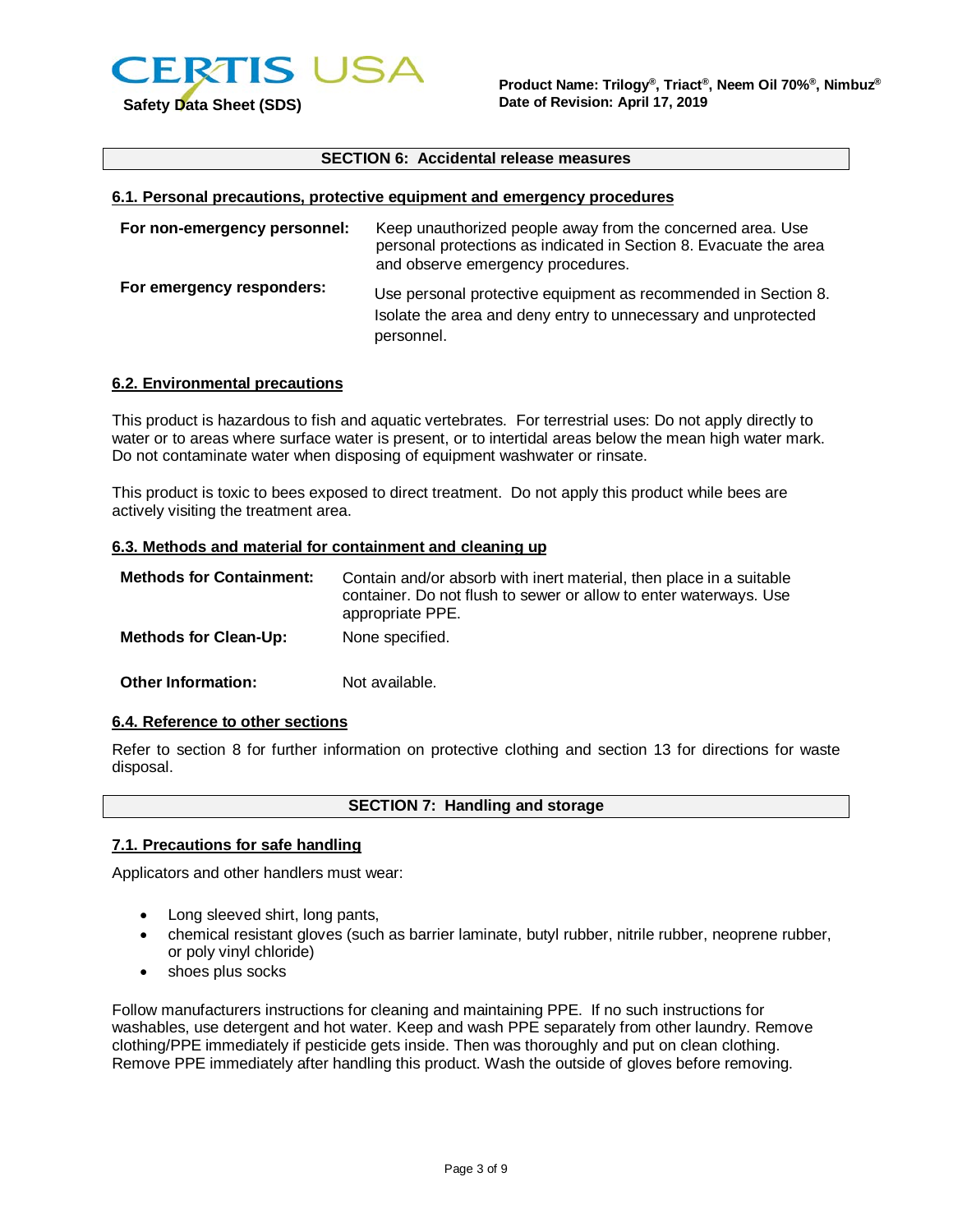

# **7.2. Conditions for safe storage, including any incompatibilities**

Keep in original container. Store in a dry place, away from direct sunlight. feed, or foodstuffs. Keep container tightly sealed when not in use. Do not store below 40°F (4°C)*.*

# **7.3. Specific end use(s)**

Use only as specified on label.

## **SECTION 8: Exposure controls/personal protection**

#### **8.1. Control parameters**

| OSHA Permissible Exposure Limits (PELs): Not established. |                                                                                                                                |                                                                                                                                                                                                                                                                                                                    |
|-----------------------------------------------------------|--------------------------------------------------------------------------------------------------------------------------------|--------------------------------------------------------------------------------------------------------------------------------------------------------------------------------------------------------------------------------------------------------------------------------------------------------------------|
| <b>ACGIH Threshold Limit Values:</b>                      |                                                                                                                                | Not established.                                                                                                                                                                                                                                                                                                   |
| <b>Other Exposure Limits:</b>                             |                                                                                                                                | Not established.                                                                                                                                                                                                                                                                                                   |
| 8.2. Exposure controls                                    |                                                                                                                                |                                                                                                                                                                                                                                                                                                                    |
| <b>Engineering Controls:</b>                              |                                                                                                                                | None specified.                                                                                                                                                                                                                                                                                                    |
| <b>Personal Protective Equipment</b>                      |                                                                                                                                |                                                                                                                                                                                                                                                                                                                    |
| <b>Eye/Face Protection:</b>                               | None specified.                                                                                                                |                                                                                                                                                                                                                                                                                                                    |
| <b>Skin Protection</b>                                    |                                                                                                                                | Long-sleeved shirt and long pants, shoes plus socks.                                                                                                                                                                                                                                                               |
| <b>Hand Protection:</b>                                   | Chemical resistant gloves (such as barrier laminate, butyl<br>rubber, nitrile rubber, neoprene rubber, or poly vinyl chloride) |                                                                                                                                                                                                                                                                                                                    |
| <b>Body Protection:</b>                                   | Long-sleeved shirt and long pants, shows plus socks.                                                                           |                                                                                                                                                                                                                                                                                                                    |
| <b>Respiratory Protection:</b>                            | None specified.                                                                                                                |                                                                                                                                                                                                                                                                                                                    |
| <b>Thermal Hazards:</b>                                   |                                                                                                                                | None specified.                                                                                                                                                                                                                                                                                                    |
| <b>General Hygiene Considerations:</b>                    |                                                                                                                                | Avoid contact with skin, eyes, or clothing. Wash thoroughly with<br>soap and water after handling and before eating, drinking,<br>chewing gum or using tobacco. Remove and wash<br>contaminated clothing before reuse.                                                                                             |
| <b>Environmental exposure</b><br>controls:                |                                                                                                                                | For terrestrial use only: Do not apply directly to water or to areas<br>where surface water is present, or to inter tidal areas below the<br>mean high water mark. This product is toxic to bees exposed to<br>direct treatment. Do not apply this product while bees are<br>actively visiting the treatment area. |

# **SECTION 9: Physical and chemical properties**

# **9.1. Information on basic physical and chemical properties**

| Appearance:             | Brown liquid.   |
|-------------------------|-----------------|
| Odour:                  | Citrus/garlic.  |
| <b>Odour Threshold:</b> | Not determined. |
| pH: 1% dilution         | $4.5 - 6.5$     |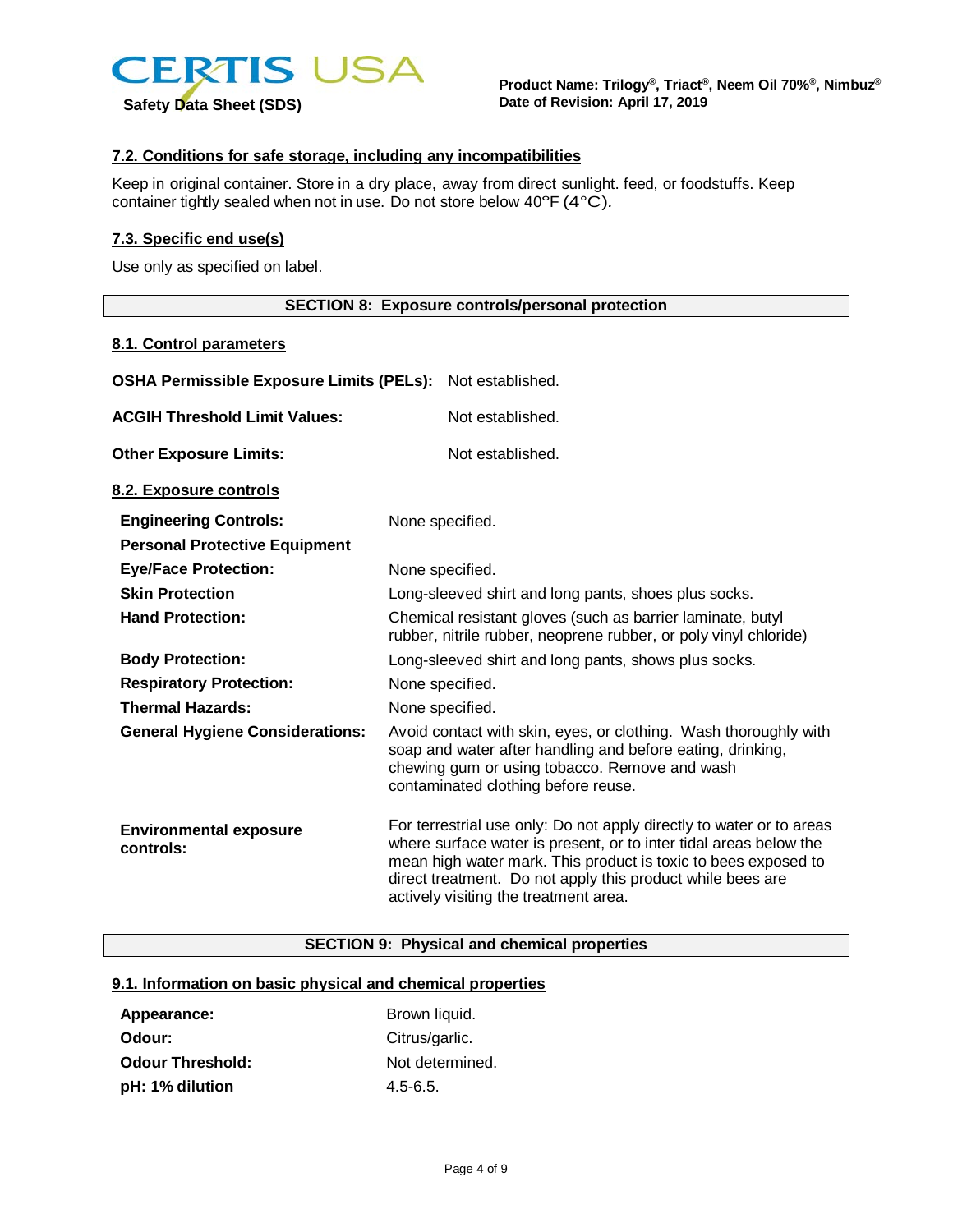

| <b>Safety Data Sheet (SDS)</b> |  |  |  |
|--------------------------------|--|--|--|
|--------------------------------|--|--|--|

| <b>Melting Point /</b>                           | 37°F (3°C).        |
|--------------------------------------------------|--------------------|
| <b>Freezing Point:</b>                           |                    |
| <b>Initial Boiling Point:</b>                    | $>275$ °F.         |
| <b>Boiling Range:</b>                            | Not determined.    |
| <b>Flash Point:</b>                              | 70 <sup>o</sup> C. |
| <b>Evaporation Rate:</b>                         | Not determined.    |
| Flammability (solid, gas):                       | Not applicable.    |
| <b>Lower &amp; Upper Flammability</b><br>Limits: | Not applicable.    |
| <b>Vapour Pressure:</b>                          | Not determined.    |
| <b>Volatility by weight:</b>                     | 25%.               |
| Density:                                         | 0.86-0.95 g/ml.    |
| Solubility:                                      | Not determined.    |
| <b>Partition Coefficient</b>                     | Not determined.    |
| (n-octanol/water):                               |                    |
| <b>Auto-ignition Temperature:</b>                | Not determined     |
| <b>Decomposition Temperature:</b>                | Not determined.    |
| <b>Viscosity:</b>                                | Not determined.    |
| <b>Explosive Properties:</b>                     | None known.        |
| <b>Oxidising Properties:</b>                     | None known.        |

# **9.2. Other information**

Not available.

# **SECTION 10: Stability and reactivity**

| 10.1. Reactivity                         | Combustible liquid, no known hazardous reactions when<br>handled and stored according to stated provisions. |
|------------------------------------------|-------------------------------------------------------------------------------------------------------------|
| 10.2. Chemical stability                 | Stable when handled and stored according to stated<br>provisions.                                           |
| 10.3. Possibility of hazardous reactions | No known hazardous reactions when handled and<br>stored according to stated provisions.                     |
| 10.4. Conditions to avoid                | Keep aware from flames and hot surfaces. Do not store<br>below $40^{\circ}$ F ( $4^{\circ}$ C).             |
| 10.5. Incompatible materials             | None known.                                                                                                 |
| 10.6. Hazardous decomposition products   | None known.                                                                                                 |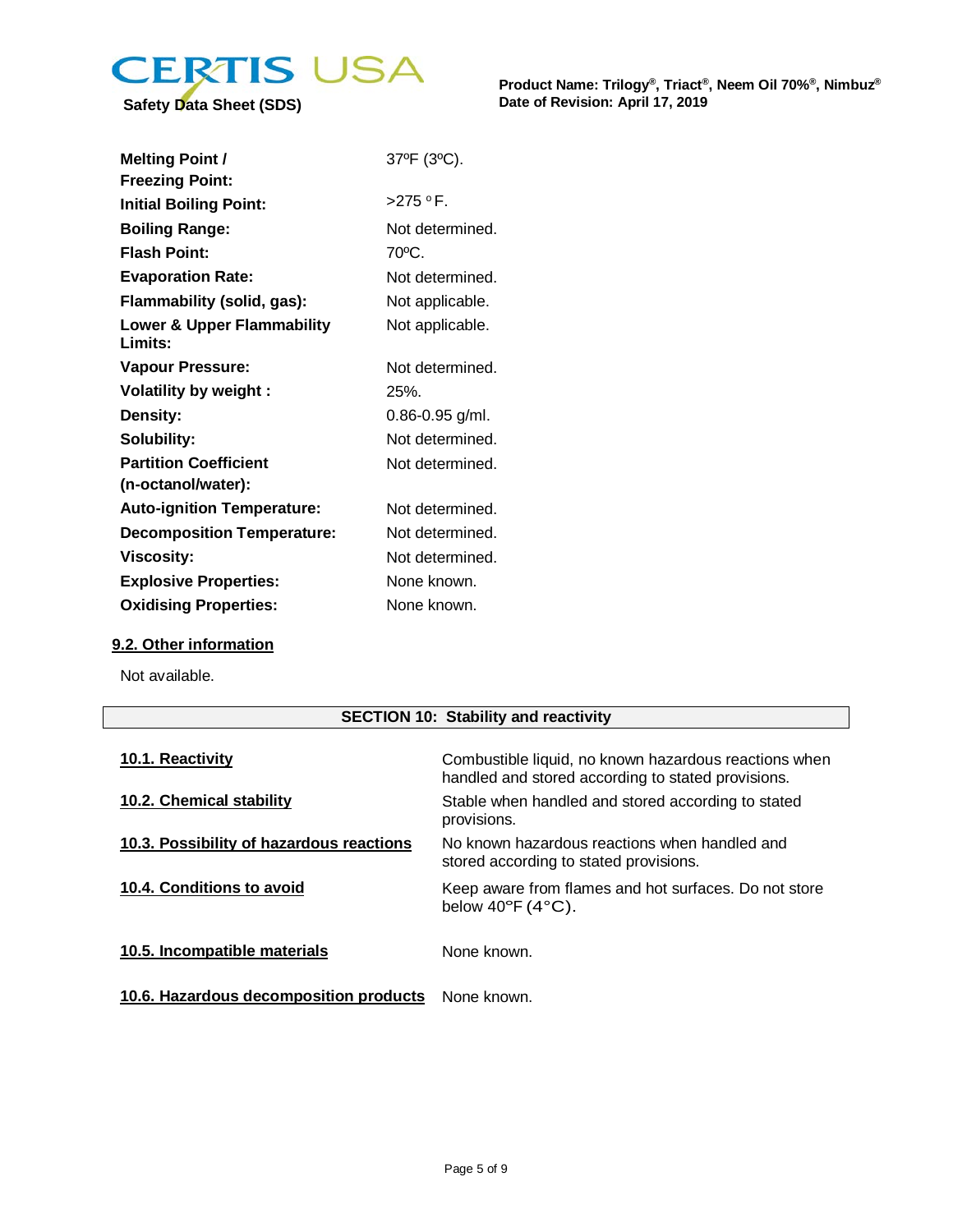

**Safety Data Sheet (SDS)**

# **SECTION 11: Toxicological information**

## **11.1. Information on toxicological effects**

**Acute Toxicity**

## **Toxicological information on the substance or mixture:**

| $LD_{50}$ (oral)                             | > 5000 mg/kg (test with similar product containing higher concentration of<br>the same active ingredient)                                |
|----------------------------------------------|------------------------------------------------------------------------------------------------------------------------------------------|
| LD <sub>50</sub> (dermal)                    | > 2000 mg/kg (test with similar product containing higher concentration of<br>the same active ingredient)                                |
| LC <sub>50</sub> (inhalation)                | $> 6.17 \pm 1.23$ mg/L (test with similar product containing higher<br>concentration of the same active ingredient)                      |
| Skin corrosion /<br><i>irritation:</i>       | Slightly irritating, Toxicity Category IV (test with similar product containing<br>higher concentration of the same active ingredient)   |
| Eye irritation:                              | Minimally irritating, Toxicity Category III (test with similar product<br>containing higher concentration of the same active ingredient) |
| <b>Respiratory or skin</b><br>sensitization: | Mildly sensitizing (test with similar product containing high concentration<br>of the same AI)                                           |

# **Other information on adverse health effects:**

# **Carcinogenicity**

| Not applicable. |
|-----------------|
| Not applicable. |
| Not applicable. |
|                 |

# **11.2 Reference to other sections**

See Section 4 for symptoms and acute and delayed effects.

# **SECTION 12: Ecological information**

### **12.1. Toxicity**

| Test species                            | <b>Test method</b>                                                                                                             | <b>Test substance</b> | $LC_{50}$                                |
|-----------------------------------------|--------------------------------------------------------------------------------------------------------------------------------|-----------------------|------------------------------------------|
| <b>Bobwhite Quail</b>                   | 14-day<br>acute oral                                                                                                           | Active Ingredient     | $LD_{50}$ > 2,150 mg a.i./kg body weight |
| Pimephales promelas<br>(Fathead Minnow) | 96-hour                                                                                                                        | Active Ingredient     | NOEC 96-hour: 2,000 mg/L                 |
| Daphnia magna                           | 48-hour                                                                                                                        | Active Ingredient     | NOEC 48-hour: 2,000 mg/L                 |
| Apis mellifera L                        | This product is toxic to bees exposed to direct treatment.<br>Do not apply when bees are actively visiting the treatment area. |                       |                                          |

**12.2. Persistence and degradability** Neem oil degrades rapidly and does not persist in the environment.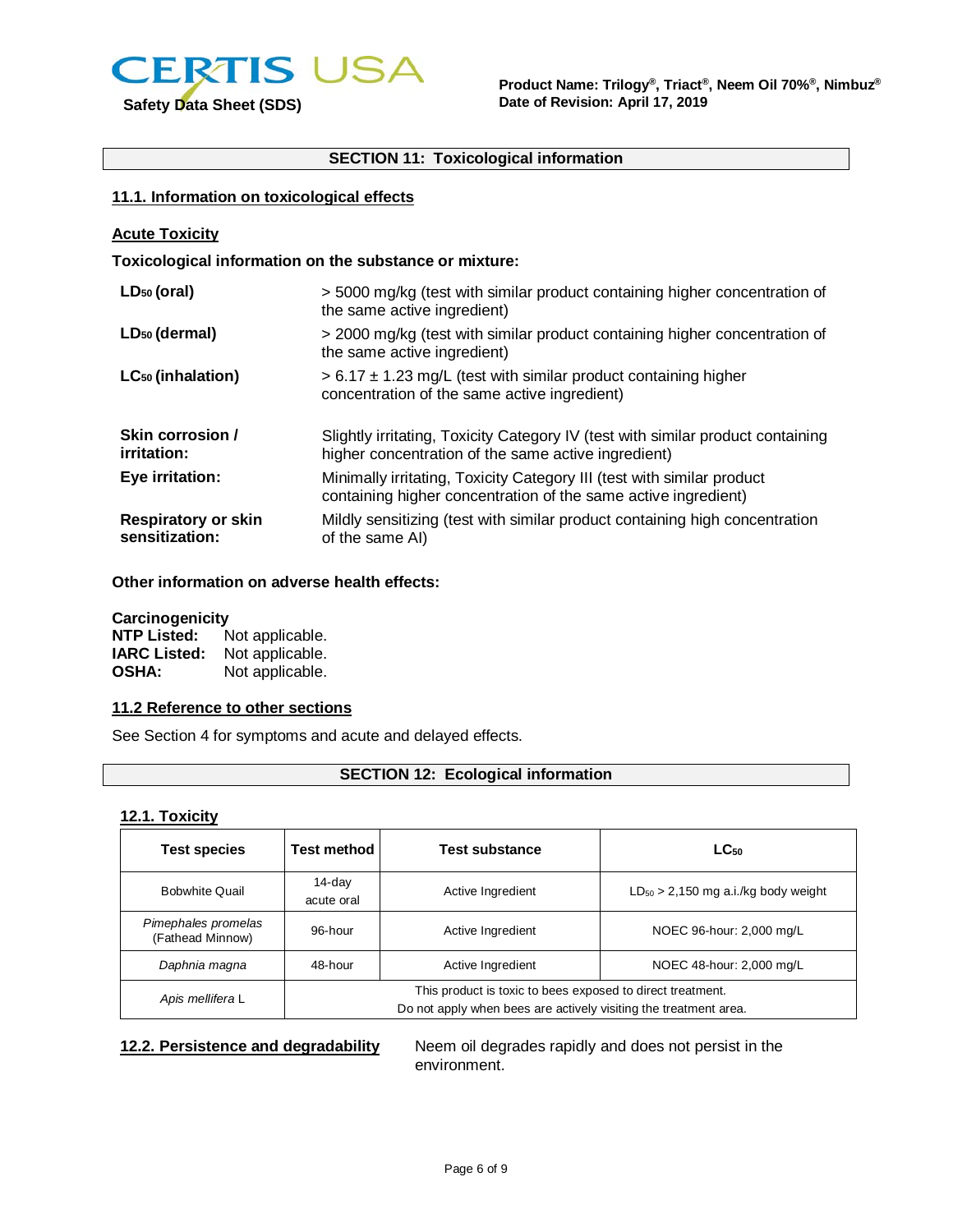

**Safety Data Sheet (SDS)**

| 12.3. Bioaccumulative potential | Neem oil is not intended for use in aquatic environments.<br>Appropriate cautions are required for use around bodies of<br>water. |
|---------------------------------|-----------------------------------------------------------------------------------------------------------------------------------|
| 12.4. Mobility in soil          | No data available.                                                                                                                |
| 12.5. Other adverse effects     | No data available.                                                                                                                |

## **SECTION 13: Disposal considerations**

# **13.1. Waste treatment methods**

**Disposal Instructions:** Do not contaminate water, food, or feed by storage and disposal.

*Pesticide Storage:* Keep in original container. Store in a dry place, away from direct sunlight. feed, or foodstuffs. Keep container tightly sealed when not in use. Do not store below 40°F (4°C)*.*

*Pesticide Disposal:* Wastes resulting from the use of this product must be disposed of on-site or at an approved waste disposal facility.

*Container Handling:* Non-refillable container. Do not reuse or refill this container.

#### *-for containers equal to or less than 5 gallons-*

Triple rinse container (or equivalent) promptly after emptying. Triple rinse as following: Empty the remaining contents into application equipment or a mix tank and drain for 10 seconds after the flow begins to drip. Fill the container 1/4 full with water and recap. Shake for 10 seconds. Pour rinsate into application equipment or a mix tank or store rinsate for later use or disposal. Drain for 10 seconds after the flow begins to drip. Repeat this procedure two more times. Then offer for recycling, if available or puncture and dispose of in a sanitary landfill, or by incineration, or if allowed by state and local authorities, by burning. If burned, stay out of smoke.

#### *-for containers greater than 5 gallons-*

Triple rinse as follows: Empty the remaining contents into application equipment or a mix tank. Fill the container ¼ full with water. Replace and tighten closures. Tip container on its side and roll it back and forth, ensuring at least one complete revolution, for 30 seconds. Stand the container on its end and tip back and forth several times. Turn the container over onto its other end and tip it back and forth several times. Empty the rinsate into application equipment or a mix tank or store rinsate for later use or disposal. Repeat this procedure two more times.

Then offer for recycling, if available, or puncture and dispose of in a sanitary landfill, or by incineration, or if allowed by state and local authorities, by burning. If burned, stay out of smoke.

#### *-for 250-gallon refillable containers-*

Refillable container. Refill this container with pesticide only. Do no reuse this container for any other purpose. Cleaning the container before final disposal is the responsibility of the person disposing of the container. Cleaning before refilling is the responsibility of the refiller. To clean the container before final disposal, empty the remaining contents from this container into application equipment or mix tank. Fill the container about 10 percent full with water. Agitate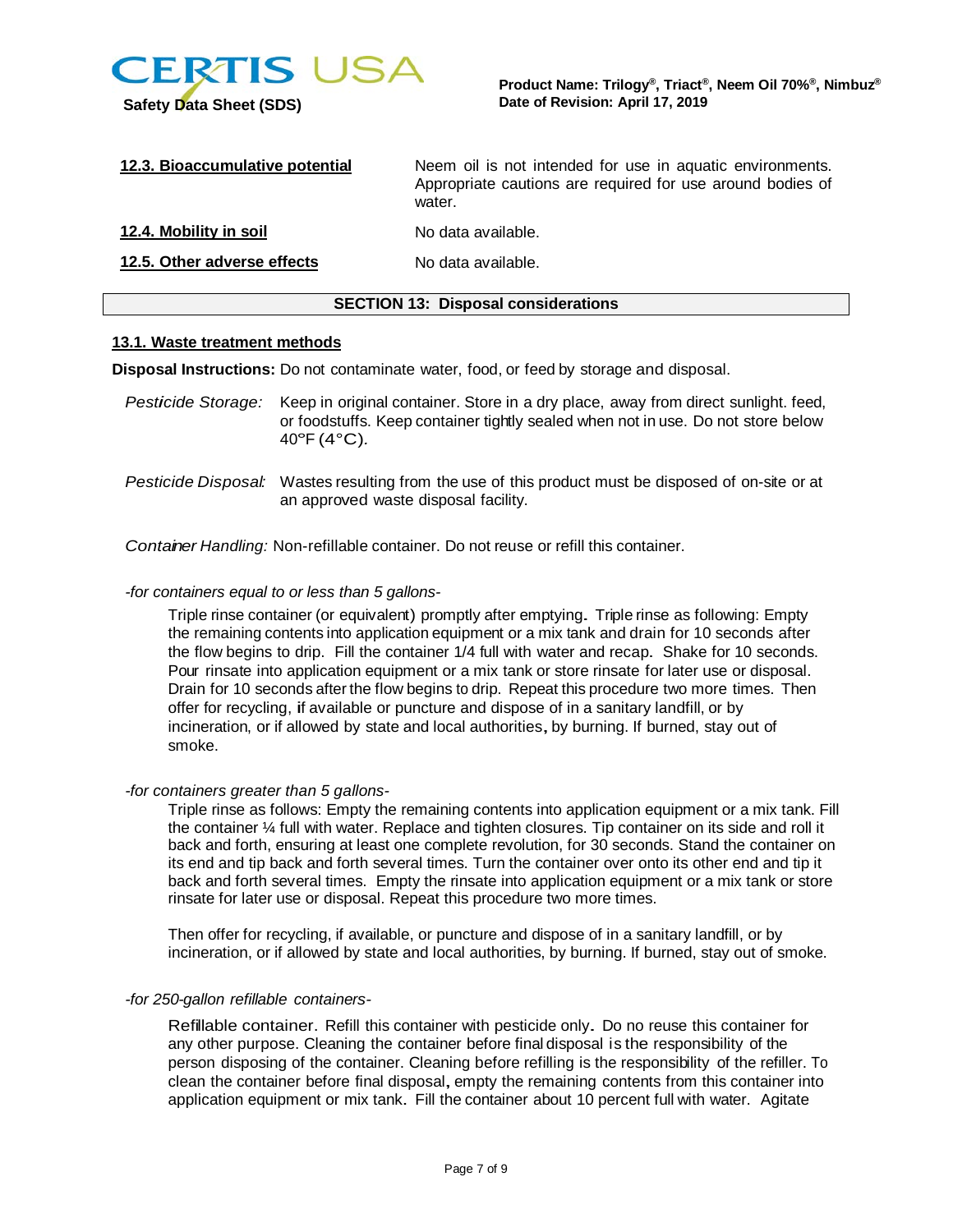

vigorously or recirculate water with pump for 2 minutes. Pour or pump rinsate into application equipment or rinsate collection system. Repeat this rinsing procedure two more times.

## **SECTION 14: Transportation information**

**14.1. UN number 14.2. UN proper shipping name** Not regulated. Not regulated. **14.3. Transport hazard class(es) 14.4. Packing group** Not regulated. Not regulated. **14.5. Environmental hazards 14.6. Special precautions for user** Not regulated. Not regulated. **14.7. Transport in bulk according to Annex II of MARPOL73/78 and the IBC Code** Not regulated.

### **SECTION 15: Regulatory information**

# **15.1. Safety, health and environmental regulations/legislation specific for the substance or mixture**

EPA: This product is a pesticide product registered by the United States Environmental Protection Agency and is subject to certain labeling requirements under federal pesticide law. These requirements differ from the classification criteria and hazard information required for safety data sheets (SDS), and for workplace labels of non-pesticidal chemicals. The hazard information required on the pesticide label is reproduced below. The pesticide label also includes other important information, including directions for use.

## **CAUTION, KEEP OUT OF REACH OF CHILDREN**

Harmful if absorbed through the skin. Causes moderate eye irritation. This product is hazardous to fish and aquatic invertebrates. This product is highly toxic to bees exposed to direct treatment.

| OSHA:                              | N/A    |
|------------------------------------|--------|
| <b>TSCA Status:</b>                | Exempt |
| <b>CERCLA Reportable Quantity:</b> | N/A    |
| <b>SARA Title III:</b>             |        |
| Section 302:                       | N/A    |
| Section 311/312:                   | N/A    |
| Section 313:                       | N/A    |
| <b>RCRA Status:</b>                | N/A    |

## **SECTION 16: Other information**

#### **Disclaimer:**

To the best of our knowledge, the information contained herein is accurate. However, neither Certis USA nor any of its subsidiaries assume any liability whatsoever for the accuracy or completeness of the information contained herein. Final determination of suitability of any material is the sole responsibility of